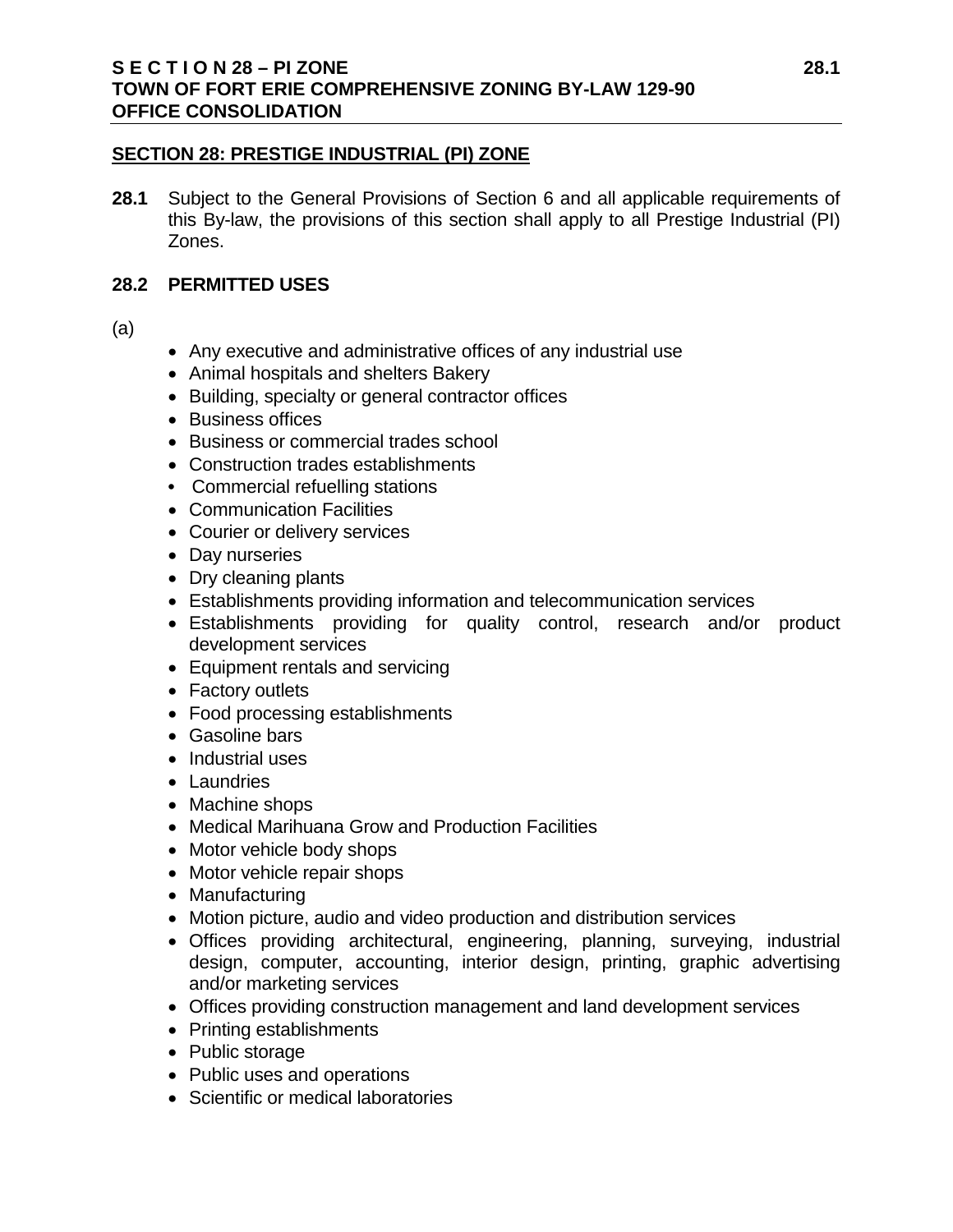# **S E C T I O N 28 – PI ZONE 28.2 TOWN OF FORT ERIE COMPREHENSIVE ZONING BY-LAW 129-90 OFFICE CONSOLIDATION**

- Service shops
- Tradesperson's shops
- Transportation depots
- Transport truck terminals
- Veterinarian Clinic in wholly enclosed building
	- Warehousing
	- Wholesale establishments

(b) Eating Establishments are permitted, provided they are not in a freestanding building, rather in the same building or connected to a building containing one of above permitted uses.

(c) Uses, buildings and structures accessory to the above permitted uses.

## **28.3 REGULATIONS**

| Minimum Lot Area                    | 4000 sq. m.                                                                                                                                                                                                                                                                                                                                                                            |
|-------------------------------------|----------------------------------------------------------------------------------------------------------------------------------------------------------------------------------------------------------------------------------------------------------------------------------------------------------------------------------------------------------------------------------------|
| Minimum Lot Frontage                | 38m                                                                                                                                                                                                                                                                                                                                                                                    |
| Maximum Lot Coverage                | 40 percent                                                                                                                                                                                                                                                                                                                                                                             |
| <b>Minimum Front Yard</b>           | 15 <sub>m</sub>                                                                                                                                                                                                                                                                                                                                                                        |
| <b>Minimum Interior Side Yard</b>   | 6m, except where the side yard abuts a<br>residential zone a side yard of 10.5m shall be<br>provided                                                                                                                                                                                                                                                                                   |
| Minimum Exterior Side Yard          | 10.5m                                                                                                                                                                                                                                                                                                                                                                                  |
| Minimum Rear Yard                   | 7.5m except where the rear yard abuts a<br>residential zone, a rear yard of 10.5m shall be<br>provided                                                                                                                                                                                                                                                                                 |
| <b>Maximum Building Height</b>      | i) 3 storeys<br>ii) 12 m                                                                                                                                                                                                                                                                                                                                                               |
| <b>Enclosed Building Required</b>   | The manufacturing or processing of any item<br>involving the use of any machine is prohibited<br>unless conducted within an enclosed building                                                                                                                                                                                                                                          |
| <b>Minimum Loading Requirements</b> | No loading space shall be established in any<br>front yard, any yard adjacent to a residential<br>zone or any yard abutting a flanking street.                                                                                                                                                                                                                                         |
| Minimum Landscaping Requirements    | A landscaping area of a minimum width of 4.5m<br>adjacent to any residential or commercial zone<br>or street that abuts the front, side or rear yard                                                                                                                                                                                                                                   |
| <b>Outside Storage Regulations</b>  | There shall be no outside storage of materials,<br>waste matter, finished or unfinished products,<br>equipment or parts which shall be placed, kept or<br>allowed to remain, except in accordance with the<br>following outside storage requirements:<br>(i) Outside storage is permitted in the rear and<br>interior side yard, provided it is screened from<br>view from any street. |
| <b>Building Façade Regulations</b>  | No exterior walls that face a street or are<br>exposed to public view from a street or constitute                                                                                                                                                                                                                                                                                      |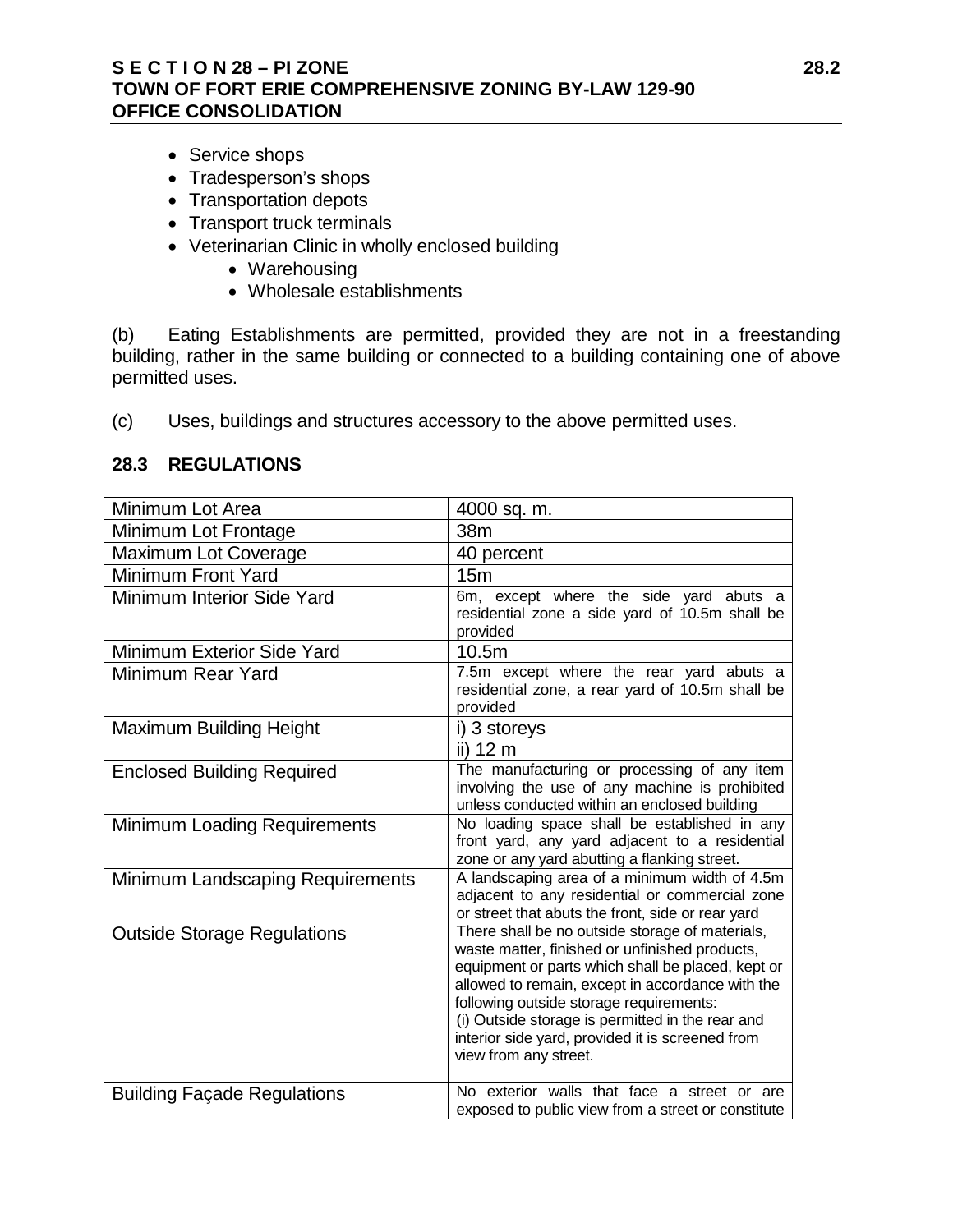# **S E C T I O N 28 – PI ZONE 28.3 TOWN OF FORT ERIE COMPREHENSIVE ZONING BY-LAW 129-90 OFFICE CONSOLIDATION**

| (which does not include paint.) |
|---------------------------------|
|---------------------------------|

# **28.4 BUILDINGS WITH EXPOSURE TO THE QEW**

| Minimum Lot Frontage                | 30m                                                                                                                                                                                                                                                                                                                                                                                                      |
|-------------------------------------|----------------------------------------------------------------------------------------------------------------------------------------------------------------------------------------------------------------------------------------------------------------------------------------------------------------------------------------------------------------------------------------------------------|
| Minimum Lot Area                    | 1400 sq. m.                                                                                                                                                                                                                                                                                                                                                                                              |
| <b>Maximum Lot Coverage</b>         | 50 percent                                                                                                                                                                                                                                                                                                                                                                                               |
| <b>Minimum Front Yard</b>           | 15 <sub>m</sub>                                                                                                                                                                                                                                                                                                                                                                                          |
| Minimum Interior Side Yard          | 6m, except<br>(i) 10.5m abutting a side lot line which is the<br>boundary of any Residential Zone                                                                                                                                                                                                                                                                                                        |
| Minimum Exterior Side Yard          | 10.5m                                                                                                                                                                                                                                                                                                                                                                                                    |
| Minimum Rear Yard                   | 7.5m, except:<br>15m abutting a rear lot line which is the<br>(i)<br>boundary of any Residential Zone<br>No rear yard need be provided abutting<br>(ii)<br>any railway right-of-way or railway siding<br>For the purposes of this Section, any<br>(iii)<br>rear yard abutting a street shall be<br>deemed to be a front yard and all<br>provisions herein relating to front yards<br>shall apply thereto |
| <b>Minimum Loading Requirements</b> | No loading space shall be established in any<br>front yard or any yard adjacent to a residential<br>zone or QEW.                                                                                                                                                                                                                                                                                         |
| <b>Minimum Parking Requirements</b> | No parking space shall be established in any<br>front yard or yard adjacent to a residential zone<br>or QEW.                                                                                                                                                                                                                                                                                             |
| Minimum Landscaping Requirements    | i) A landscaping area of a minimum width of 3m<br>shall be provided and thereafter maintained<br>adjacent to any residential or commercial zone<br>or a street that abuts the front, side or rear yard<br>ii) A landscape area of a minimum width of 6 m<br>shall be provided and thereafter maintained<br>adjacent to the QEW.                                                                          |
| <b>Outside Storage Regulations</b>  | i) There shall be no outside storage of materials,<br>waste matter, finished or unfinished products,<br>equipment or parts in yards adjacent to the<br>QEW.<br>ii) There shall be no outside storage of materials,<br>waste matter, finished or unfinished products,<br>equipment or parts in any front yard or exterior<br>side yard.                                                                   |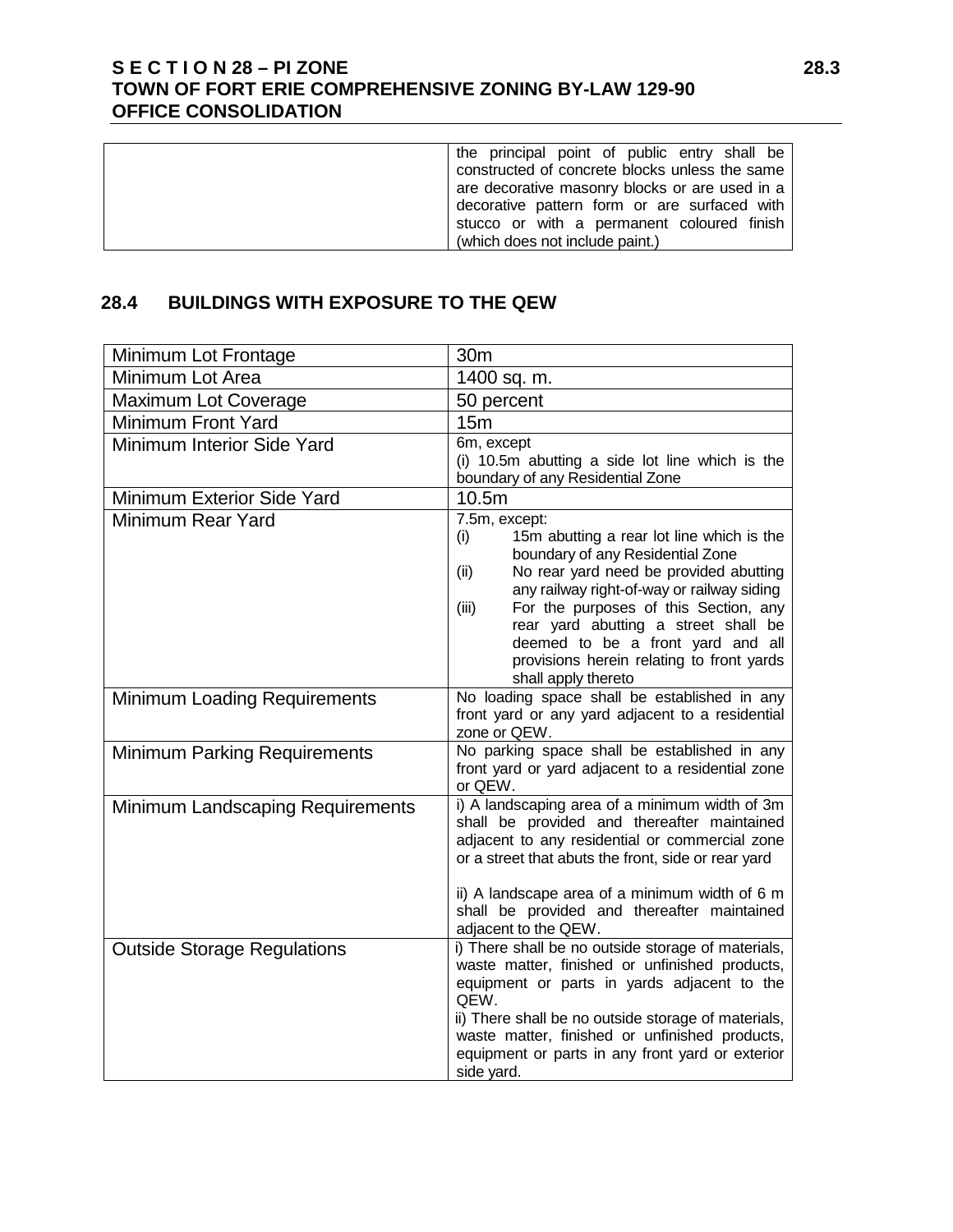# **S E C T I O N 28 – PI ZONE 28.4 TOWN OF FORT ERIE COMPREHENSIVE ZONING BY-LAW 129-90 OFFICE CONSOLIDATION**

| Building Façade Regulations for QEW   Walls must consist of brick or decorative |  |                                             |  |  |
|---------------------------------------------------------------------------------|--|---------------------------------------------|--|--|
| Exposure                                                                        |  | I masonry units or are surfaced with stucco |  |  |

# **28.5 REGULATIONS FOR MEDICAL MARIHUANA GROW AND PRODUCTION FACILITIES**

| Minimum Lot Frontage                        | 40 <sub>m</sub>                                                                                                                                                                                                                                                             |
|---------------------------------------------|-----------------------------------------------------------------------------------------------------------------------------------------------------------------------------------------------------------------------------------------------------------------------------|
| <b>Minimum Front Yard</b>                   | 15 <sub>m</sub>                                                                                                                                                                                                                                                             |
| Minimum Interior Side Yard<br>And Rear Yard | 6m, except:<br>i)<br>that where the yard abuts a Residential<br>Zone, residential use or other sensitive<br>land use, 70m is required but this<br>setback does not apply to existing<br>buildings or structures.                                                            |
| Minimum Exterior Side Yard                  | 10.5m except:<br>i) that where the yard abuts a Residential<br>Zone, residential use or other sensitive<br>land use, 70m is required but this<br>setback does not apply to existing<br>buildings or structures.                                                             |
| <b>Maximum Lot Coverage</b>                 | 50%                                                                                                                                                                                                                                                                         |
| <b>Maximum Building Height</b>              | $i)$ 9m                                                                                                                                                                                                                                                                     |
| Minimum Landscaping Requirements            | A landscaping area in the form of a 3m wide<br>planting strip shall be provided and maintained<br>adjacent to every portion of any lot line that abuts<br>a Residential Zone, residential use or other<br>sensitive land use.                                               |
| <b>Minimum Loading Requirements</b>         | No loading space shall be established in any<br>front yard or any yard adjacent to a residential<br>zone or QEW.                                                                                                                                                            |
| <b>Outside Storage Requirements</b>         | Outside storage of goods, materials or supplies<br>is not permitted.                                                                                                                                                                                                        |
| <b>Building Façade Regulations</b>          | No exterior walls that face a street shall be<br>constructed of concrete blocks unless the same<br>are decorative masonry units or are used in a<br>decorative pattern form or are surfaced with<br>stucco or with a permanent coloured finish (does<br>not include paint). |
| Nightime Lighting                           | A closed fence shall be provided and maintained<br>adjacent to every portion of any lot line that abuts<br>a Residential Zone, residential use or other<br>sensitive land use.                                                                                              |
| Parking                                     | 1 parking space for every 100 sq. m. of gross<br>floor area or every 2 employees, whichever is the<br>greater.                                                                                                                                                              |